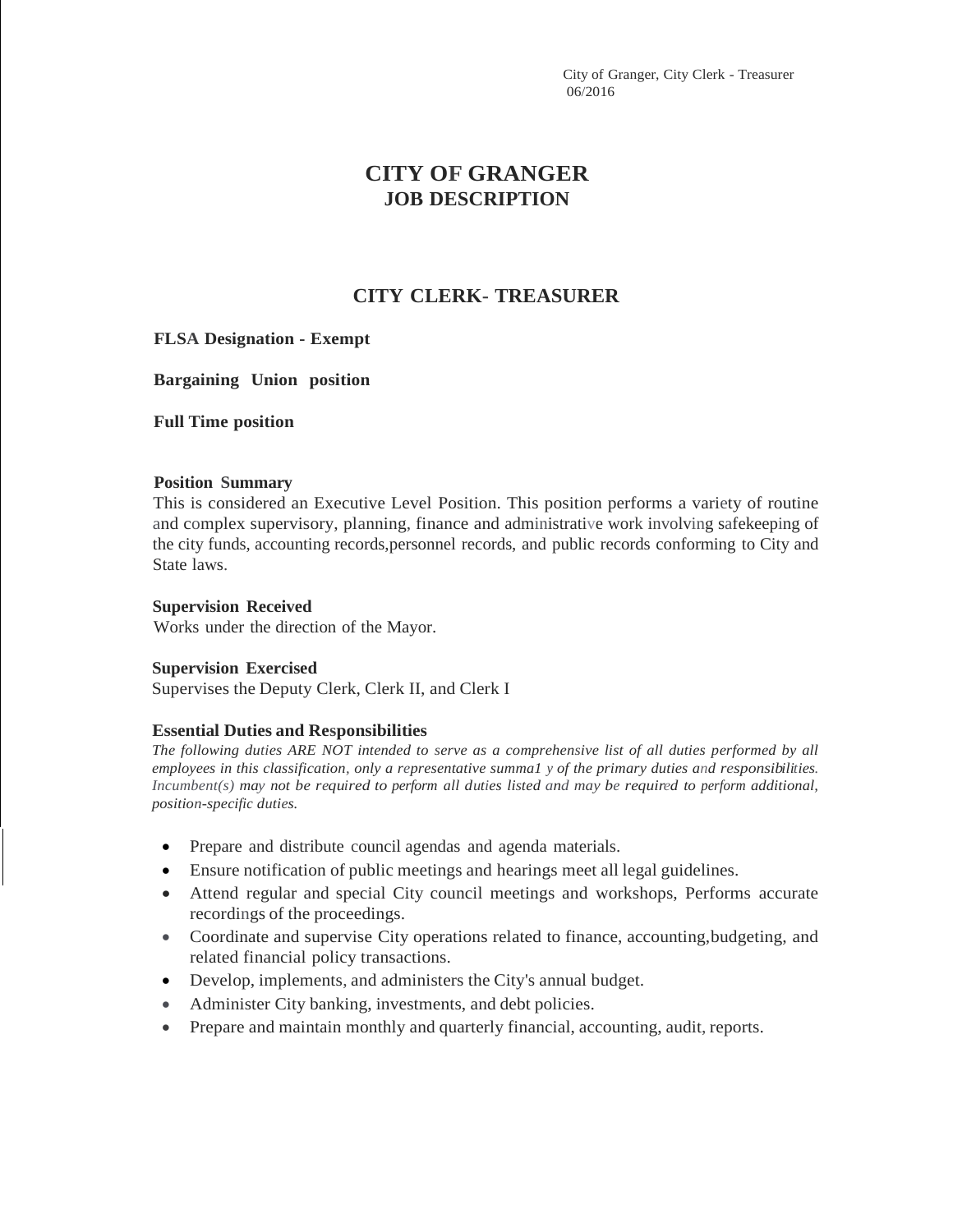- Maintain and manage documents, correspondence, ordinances, resolutions, and other City related information files.
- Perform complex accounting procedures to reconcile City accounts and financialrecords with outside state and federal agencies, banks and financial institutions,and regulatory agencies.
- Provide financial reports, and financial assistance as requested to City Council, City departments and State and Federal agencies.
- Manage the City's finances to provide for bonded debt service for general obligation bonds, revenue bonds, and local improvement district bonds.
- Manage special projects, grants, and programs as assigned by the Mayor.
- Provide public information on City codes, ordinances, council meetings and council action taken.
- Manage, update, and perform safekeeping for all City employee personnel files.
- Perform notary services for City related matters.
- Supervise, coach, train, and motivate staff: coordinate staff training.
- Performs and/or assists subordinates in performing duties, adjusts errors and complaints.
- Administer contracts and agreements with private and public entities.
- Oversee the update of the municipal code.
- Certify records on behalf of the city and attest the Mayor's signature.
- Administer the oath of office for various officials.
- Process and record all land use issues/applications relating to rezones, short plats, street vacations, etc. in compliance with City codes
- Perform all work duties in accordance with the City policies, procedures, safetypractices, federal and state regulations, or as assigned.

## **Required knowledge**

- Extensive knowledge of office practices and procedures.
- Knowledge of applicable State and Governmental Accounting, Auditing, andFinancial Reporting requirements and standards.
- Working knowledge of governmental accounting principal practices (BARS).
- Ability to accurately record and maintain records.
- Ability to establish and maintain effective working relationships with employees, officials, and the public.
- Ability to communicate effectively verbally and in writing.
- Ability to plan, organize and supervise assigned staff.
- Ability to maintain confidentiality or politically sensitive materials and information.
- Ability to work independently with little direction.
- Research, analyze, interpret, organize, and report on data.
- Read, interpret, apply, and explain codes, regulations, policies and procedures.
- Analyze situations accurately and adopt an effective course of actionAbility to perform arithmetic computations quickly and accurately